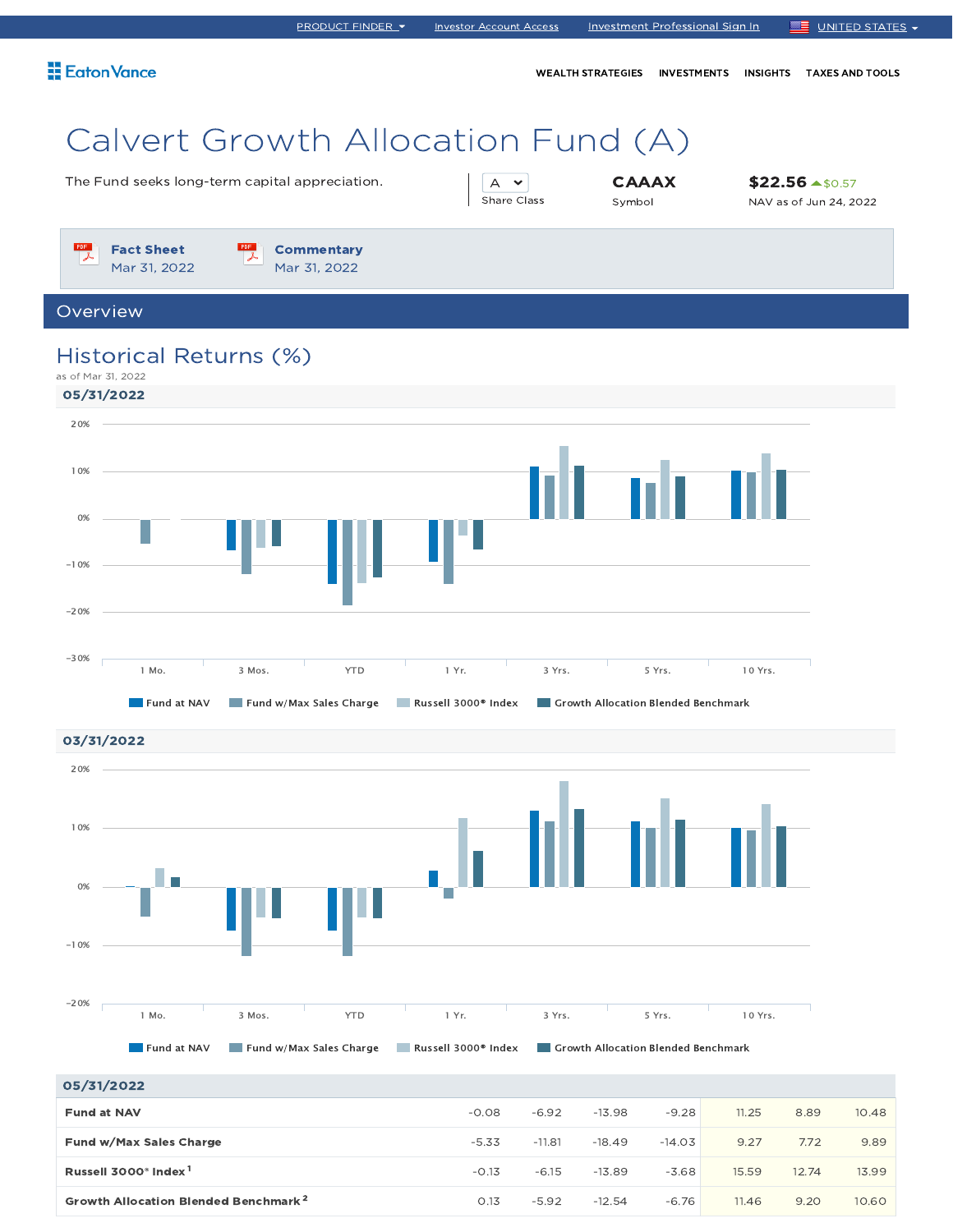| 03/31/2022                                       |         |          |          |         |       |       |       |
|--------------------------------------------------|---------|----------|----------|---------|-------|-------|-------|
| <b>Fund at NAV</b>                               | 0.16    | $-7.44$  | $-7.44$  | 2.85    | 13.19 | 11.30 | 10.32 |
| <b>Fund w/Max Sales Charge</b>                   | $-5.11$ | $-11.84$ | $-11.84$ | $-2.05$ | 11.38 | 10.22 | 9.79  |
| Russell 3000 <sup>®</sup> Index <sup>1</sup>     | 3.24    | $-5.28$  | $-5.28$  | 11.92   | 18.22 | 15.39 | 14.28 |
| Growth Allocation Blended Benchmark <sup>2</sup> | 1.75    | $-5.41$  | $-5.41$  | 6.27    | 13.52 | 11.60 | 10.58 |

Past performance is no guarantee of future results. Investment return and principal value will fluctuate so that shares, when redeemed, may be worth more or less than their original cost. Performance is for the stated time period only; due to market volatility, the Fund's current performance may be lower or higher than quoted. Returns are historical and are calculated by determining the percentage change in net asset value (NAV) with all distributions reinvested. Returns for other classes of shares offered by the Fund are different. Performance less than or equal to one year is cumulative. Performance prior to December 31, 2016 reflects the performance of the Fund's former adviser, Calvert Investment Management, Inc. Max Sales Charge: 5.25%.

## Fund Facts

| as of May 31, 2022 |  |  |  |  |  |  |
|--------------------|--|--|--|--|--|--|
|--------------------|--|--|--|--|--|--|

| <b>Class A Inception</b>                    | 06/30/2005                     |
|---------------------------------------------|--------------------------------|
| <b>Investment Objective</b>                 | Long-term capital appreciation |
| <b>Total Net Assets</b>                     | \$296.2M                       |
| <b>Minimum Investment</b>                   | \$1000                         |
| <b>Expense Ratio (Gross)</b> <sup>3,4</sup> | 0.93%                          |
| Expense Ratio (Net) <sup>3,4</sup>          | 0.92%                          |
| <b>Adjusted Expense Ratio (Gross)</b>       | 0.92%                          |
| <b>Adjusted Expense Ratio (Net)</b>         | 0.91%                          |
| <b>CUSIP</b>                                | 131618647                      |

Adjusted Expense Ratios excludes certain investment expenses such as interest expense from borrowings and repurchase agreements and dividend expense from short sales, incurred directly by the Fund or indirectly through the Fund's investment in underlying Calvert Funds, if applicable none of which are paid to Calvert Funds.

## Top 10 Holdings  $(\%)^{5,6}$ as of Mar 31, 2022

| Calvert US Large Cap Value Responsible Index Fund         | 16.50 |
|-----------------------------------------------------------|-------|
| <b>Calvert US Large Cap Core Responsible Index Fund</b>   | 15.15 |
| <b>Calvert International Equity Fund</b>                  | 9.33  |
| <b>Calvert International Responsible Index Fund</b>       | 7.40  |
| <b>Calvert International Opportunities Fund</b>           | 7.25  |
| <b>Calvert Emerging Markets Advancement Fund</b>          | 6.41  |
| <b>Calvert US Large Cap Growth Responsible Index Fund</b> | 6.13  |
| <b>Calvert Equity Fund</b>                                | 5.52  |
| <b>Calvert Emerging Markets Equity Fund</b>               | 4.95  |
| <b>Calvert US Mid Cap Core Responsible Index Fund</b>     | 4.49  |
| Total                                                     | 83.12 |

# Morningstar Rating™

as of May 31, 2022

| Funds in<br>Allocation--85%+ Equity<br>Category |
|-------------------------------------------------|
| 177                                             |
| 177                                             |
|                                                 |
| 118                                             |
| 161                                             |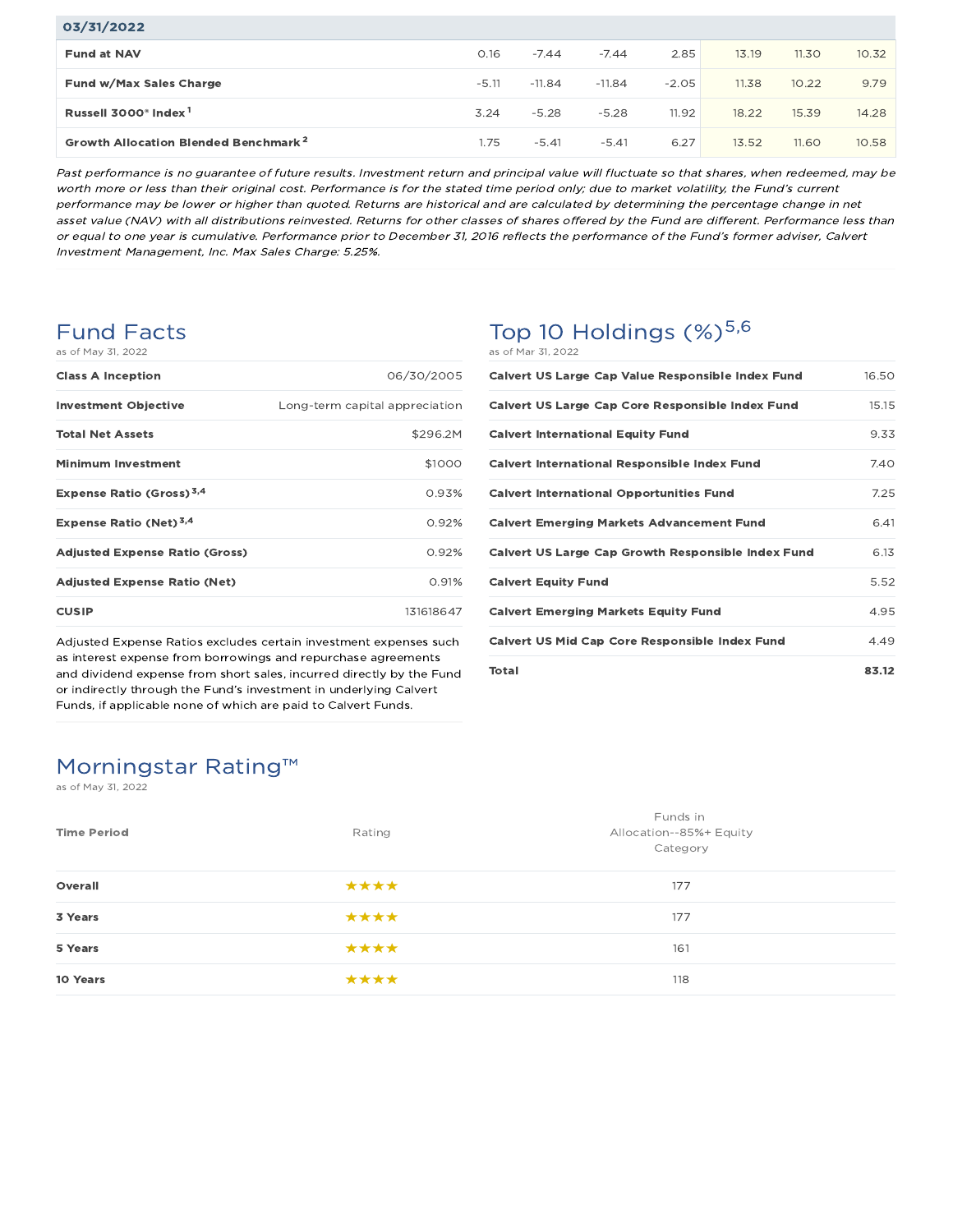The Morningstar Rating™ for funds, or "star rating", is calculated for managed products (including mutual funds and exchange-traded funds) with at least a three-year history. Exchange-traded funds and open-ended mutual funds are considered a single population for comparative purposes. It is calculated based on a Morningstar Risk-Adjusted Return measure that accounts for variation in a managed product's monthly excess performance, placing more emphasis on downward variations and rewarding consistent performance. The top 10% of products in each product category receive 5 stars, the next 22.5% receive 4 stars, the next 35% receive 3 stars, the next 22.5% receive 2 stars, and the bottom 10% receive 1 star.

The Overall Morningstar Rating for a managed product is derived from a weighted average of the performance figures associated with its three-, five-, and 10-year (if applicable) Morningstar Rating metrics. The weights are: 100% three-year rating for 36-59 months of total returns, 60% five-year rating/40% three-year rating for 60-119 months of total returns, and 50% 10-year rating/30% five-year rating/20% three-year rating for 120 or more months of total returns. While the 10-year overall star rating formula seems to give the most weight to the 10-year period, the most recent three-year period actually has the greatest impact because it is included in all three rating periods. Star ratings do not reflect the effect of any applicable sales load. Hollow stars denote Morningstar Extended Performance Ratings and are considered estimates based on the performance of the fund's oldest share class, adjusted for fees and expenses.

©2022 Morningstar. All Rights Reserved. The information contained herein: (1) is proprietary to Morningstar and/or its content providers; (2) may not be copied or distributed; and (3) is not warranted to be accurate, complete or timely. Neither Morningstar nor its content providers are responsible for any damages or losses arising from any use of this information.

## Portfolio Management

| <b>Justin H. Bourgette, CFA</b> | Managed Fund since 2016 |
|---------------------------------|-------------------------|
| <b>Schuyler Hooper, CFA</b>     | Managed Fund since 2021 |

Portfolio profile subject to change due to active management. Percentages may not total 100% due to rounding.

## About Risk:

The Fund invests in other underlying funds in a fund-of-funds structure. The Fund's performance is dependent upon the performance of the underlying funds and the Fund is subject to all of the risks of the underlying funds. The value of investments held by the Fund may increase or decrease in response to economic, and financial events (whether real, expected or perceived) in the U.S. and global markets. The value of equity securities is sensitive to stock market volatility. Investments in debt instruments may be affected by changes in the creditworthiness of the issuer and are subject to the risk of non-payment of principal and interest. The value of income securities also may decline because of real or perceived concerns about the issuer's ability to make principal and interest payments. As interest rates rise, the value of certain income investments is likely to decline. Investments in foreign instruments or currencies can involve greater risk and volatility than U.S. investments because of adverse market, economic, political, regulatory, geopolitical, currency exchange rates or other conditions. In emerging countries, these risks may be more significant. Smaller companies are generally subject to greater price fluctuations, limited liquidity, higher transaction costs and higher investment risk than larger, more established companies. Investing primarily in responsible investments carries the risk that, under certain market conditions, the Fund may underperform funds that do not utilize a responsible investment strategy. The Fund is exposed to liquidity risk when trading volume, lack of a market maker or trading partner, large position size, market conditions, or legal restrictions impair its ability to sell particular investments or to sell them at advantageous market prices. The impact of the coronavirus on global markets could last for an extended period and could adversely affect the Fund's performance. No fund is a complete investment program and you may lose money investing in a fund. The Fund may engage in other investment practices that may involve additional risks and you should review the **Fund prospectus** for a complete description.

1. Russell 3000® Index is an unmanaged index of the 3,000 largest U.S. stocks. Unless otherwise stated, index returns do not reflect the effect of any applicable sales charges, commissions, expenses, taxes or leverage, as applicable. It is not possible to invest directly in an index. Historical performance of the index illustrates market trends and does not represent the past or future performance of the fund.

2. Growth Allocation Blended Benchmark is an internally constructed benchmark which, as of 04/01/2018, is comprised of a blend of 60% Russell® 3000 Index, 30% MSCI All-Country World Ex US Investable Market Index, and 10% Bloomberg U.S. Aggregate Index. Rebalanced Monthly. See the Fund's prospectus for additional information, including past benchmark composition.

3. Source: Fund prospectus.

4. Net Expense Ratio reflects a contractual expense reimbursement that continues through 1/31/23. Without the reimbursement, if applicable, performance would have been lower.

5. Top 10 Holdings excludes cash and equivalents.

6. Percent of total net assets.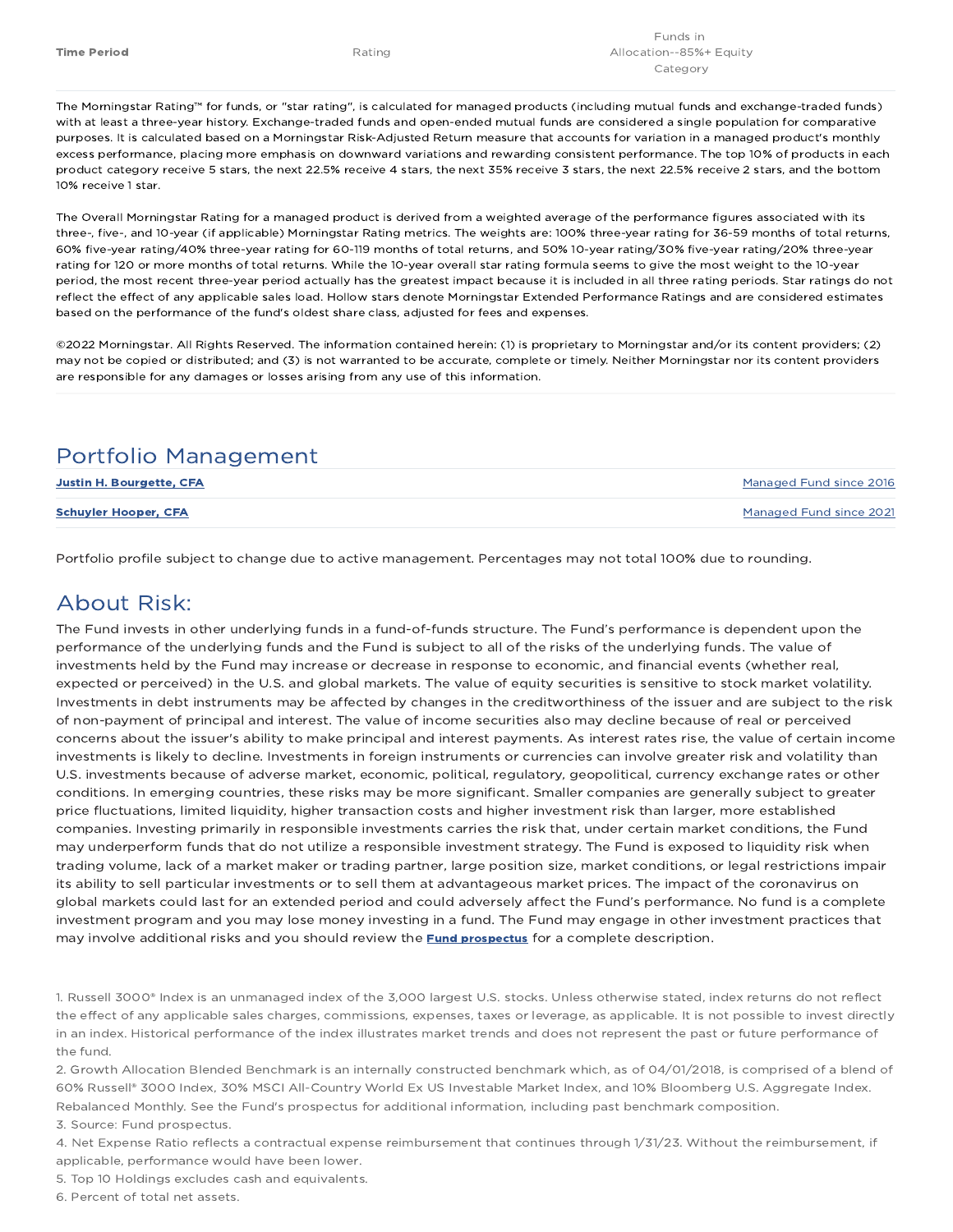## Historical Returns (%)





03/31/2022 20% 10% П 0% -10% -20% 1 Mo. 3 Mos. YTD 1 Yr. 3 Yrs. 5 Yrs. 10 Yrs.

**Fund at NAV Fund w/Max Sales Charge Russell 3000® Index Growth Allocation Blended Benchmark** 

05/31/2022 **Fund at NAV**  $-0.08$   $-6.92$   $-13.98$   $-9.28$   $-11.25$   $-8.89$   $-10.48$ Fund w/Max Sales Charge -5.33 -11.81 -18.49 -14.03 9.27 7.72 9.89 Russell 3000® Index -0.13 -6.15 -13.89 -3.68 15.59 12.74 13.99 1 **Growth Allocation Blended Benchmark 2 10.60 1.13**  $-5.92$   $-12.54$   $-6.76$  **11.46**  $-9.20$  10.60 03/31/2022 Fund at NAV 0.16 -7.44 -7.44 2.85 13.19 11.30 10.32 **Fund w/Max Sales Charge 2.9 2.9 2.9 2.05 11.38 10.22 2.9.79** -5.11 -11.84 -11.84 -11.84 -2.05 11.38 10.22 9.79 Russell 3000® Index 3.24 -5.28 -5.28 11.92 18.22 15.39 14.28 1 **Growth Allocation Blended Benchmark 2** 1.75  $-5.41$   $-5.41$   $-5.41$   $-5.41$   $-5.41$   $-5.41$   $-5.41$ 

Past performance is no guarantee of future results. Investment return and principal value will fluctuate so that shares, when redeemed, may be worth more or less than their original cost. Performance is for the stated time period only; due to market volatility, the Fund's current performance may be lower or higher than quoted. Returns are historical and are calculated by determining the percentage change in net asset value (NAV) with all distributions reinvested. Returns for other classes of shares offered by the Fund are different. Performance less than or equal to one year is cumulative. Performance prior to December 31, 2016 reflects the performance of the Fund's former adviser, Calvert Investment Management, Inc. Max Sales Charge: 5.25%.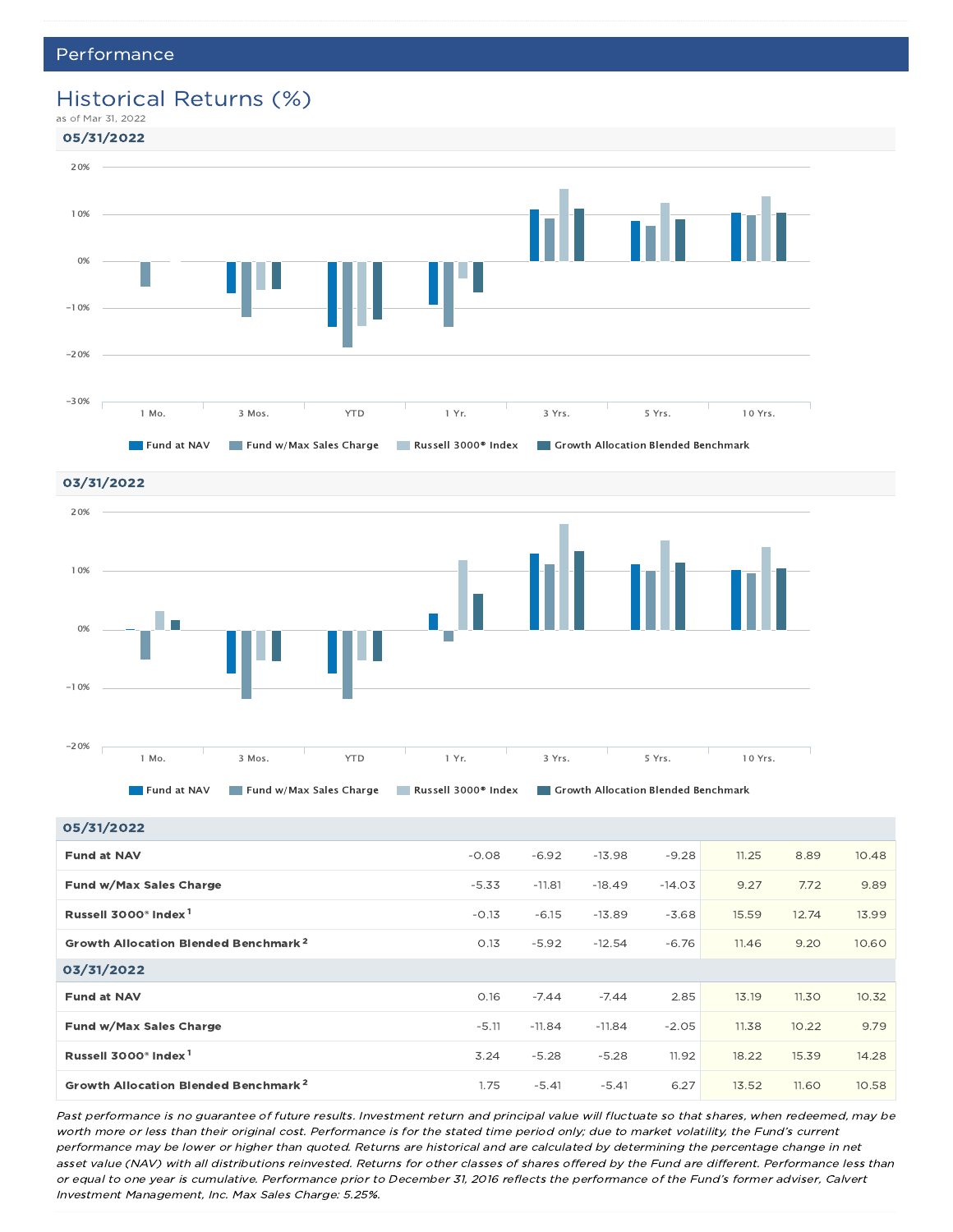## Calendar Year Returns (%)

|                                                  | 2012  | 2013  | 2014  | 2015    | 2016  | 2017  | 2018    | 2019  | 2020  | 2021  |
|--------------------------------------------------|-------|-------|-------|---------|-------|-------|---------|-------|-------|-------|
| <b>Fund at NAV</b>                               | 15.25 | 27.20 | 5.83  | $-0.19$ | 7.56  | 20.25 | $-7.74$ | 27.33 | 18.54 | 16.40 |
| Russell 3000 <sup>®</sup> Index <sup>1</sup>     | 16.42 | 33.55 | 12.56 | 0.48    | 12.74 | 21.13 | $-5.24$ | 31.02 | 20.89 | 25.66 |
| Growth Allocation Blended Benchmark <sup>2</sup> | 15.49 | 24.22 | 6.79  | $-0.93$ | 9.29  | 21.23 | $-7.53$ | 25.92 | 16.90 | 17.50 |

## Fund Facts

| Expense Ratio (Gross) <sup>3,4</sup>  | 0.93%      |
|---------------------------------------|------------|
| Expense Ratio (Net) <sup>3,4</sup>    | 0.92%      |
| <b>Class A Inception</b>              | 06/30/2005 |
| <b>Adjusted Expense Ratio (Gross)</b> | 0.92%      |
| <b>Adjusted Expense Ratio (Net)</b>   | 0.91%      |
| <b>Distribution Frequency</b>         | Annually   |

Adjusted Expense Ratios excludes certain investment expenses such as interest expense from borrowings and repurchase agreements and dividend expense from short sales, incurred directly by the Fund or indirectly through the Fund's investment in underlying Calvert Funds, if applicable none of which are paid to Calvert Funds.

## Morningstar Rating™

as of May 31, 2022

| <b>Time Period</b> | Rating | Funds in<br>Allocation--85%+ Equity<br>Category |
|--------------------|--------|-------------------------------------------------|
| Overall            | ****   | 177                                             |
| 3 Years            | ****   | 177                                             |
| 5 Years            | ****   | 161                                             |
| 10 Years           | ****   | 118                                             |

The Morningstar Rating™ for funds, or "star rating", is calculated for managed products (including mutual funds and exchange-traded funds) with at least a three-year history. Exchange-traded funds and open-ended mutual funds are considered a single population for comparative purposes. It is calculated based on a Morningstar Risk-Adjusted Return measure that accounts for variation in a managed product's monthly excess performance, placing more emphasis on downward variations and rewarding consistent performance. The top 10% of products in each product category receive 5 stars, the next 22.5% receive 4 stars, the next 35% receive 3 stars, the next 22.5% receive 2 stars, and the bottom 10% receive 1 star.

The Overall Morningstar Rating for a managed product is derived from a weighted average of the performance figures associated with its three-, five-, and 10-year (if applicable) Morningstar Rating metrics. The weights are: 100% three-year rating for 36-59 months of total returns, 60% five-year rating/40% three-year rating for 60-119 months of total returns, and 50% 10-year rating/30% five-year rating/20% three-year rating for 120 or more months of total returns. While the 10-year overall star rating formula seems to give the most weight to the 10-year period, the most recent three-year period actually has the greatest impact because it is included in all three rating periods. Star ratings do not reflect the effect of any applicable sales load. Hollow stars denote Morningstar Extended Performance Ratings and are considered estimates based on the performance of the fund's oldest share class, adjusted for fees and expenses.

©2022 Morningstar. All Rights Reserved. The information contained herein: (1) is proprietary to Morningstar and/or its content providers; (2) may not be copied or distributed; and (3) is not warranted to be accurate, complete or timely. Neither Morningstar nor its content providers are responsible for any damages or losses arising from any use of this information.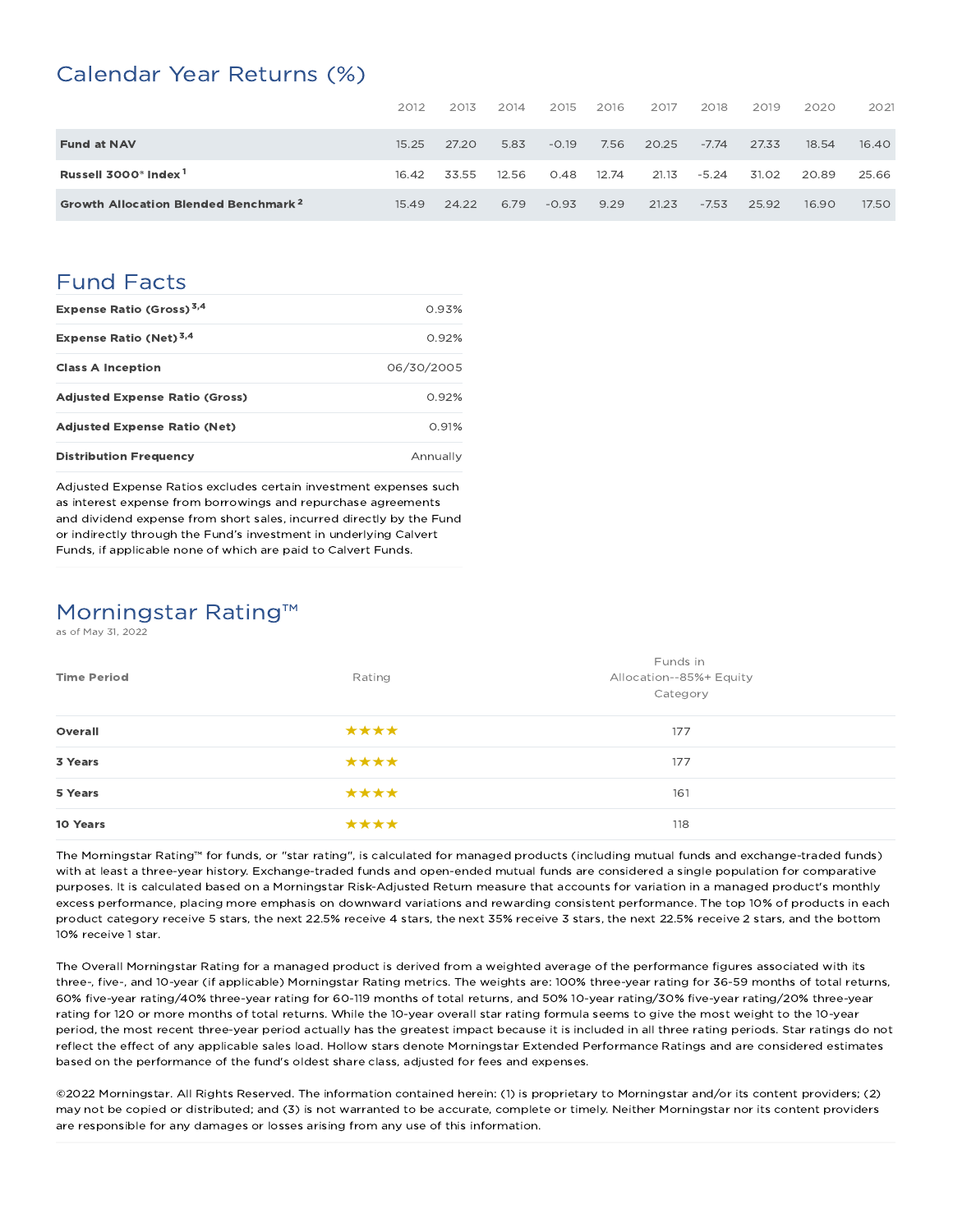# NAV History

| Date         | <b>NAV</b> | NAV Change |
|--------------|------------|------------|
| Jun 24, 2022 | \$22.56    | \$0.57     |
| Jun 23, 2022 | \$21.99    | \$0.14     |
| Jun 22, 2022 | \$21.85    | $-$0.05$   |
| Jun 21, 2022 | \$21.90    | \$0.32     |
| Jun 17, 2022 | \$21.58    | \$0.09     |
| Jun 16, 2022 | \$21.49    | $-$0.58$   |
| Jun 15, 2022 | \$22.07    | \$0.32     |
| Jun 14, 2022 | \$21.75    | $-$0.13$   |
| Jun 13, 2022 | \$21.88    | $-$0.77$   |
| Jun 10, 2022 | \$22.65    | $-$0.55$   |

# Distribution History 7

| Ex-Date      | Distribution | Reinvest NAV |
|--------------|--------------|--------------|
| Dec 30, 2021 | \$0.49410    | \$27.69      |
| Dec 29, 2020 | \$0.12090    | \$24.43      |
| Dec 27, 2019 | \$0.19740    | \$21.51      |

No records in this table indicates that there has not been a distribution greater than .0001 within the past 3 years. Fund prospectus

# Capital Gain History<sup>7</sup>

| Ex-Date      | Short-Term | Long-Term | Reinvest NAV |
|--------------|------------|-----------|--------------|
| Dec 30, 2021 | \$0.11030  | \$0.35130 | \$27.69      |
| Dec 29, 2020 | \$0.06200  | \$0.63920 | \$24.43      |
| Dec 27, 2019 | \$0.00250  | \$0.55810 | \$21.51      |

No records in this table indicates that there has not been a capital gain greater than .0001 within the past 3 years. Fund prospectus

Portfolio profile subject to change due to active management. Percentages may not total 100% due to rounding.

# About Risk:

The Fund invests in other underlying funds in a fund-of-funds structure. The Fund's performance is dependent upon the performance of the underlying funds and the Fund is subject to all of the risks of the underlying funds. The value of investments held by the Fund may increase or decrease in response to economic, and financial events (whether real, expected or perceived) in the U.S. and global markets. The value of equity securities is sensitive to stock market volatility. Investments in debt instruments may be affected by changes in the creditworthiness of the issuer and are subject to the risk of non-payment of principal and interest. The value of income securities also may decline because of real or perceived concerns about the issuer's ability to make principal and interest payments. As interest rates rise, the value of certain income investments is likely to decline. Investments in foreign instruments or currencies can involve greater risk and volatility than U.S. investments because of adverse market, economic, political, regulatory, geopolitical, currency exchange rates or other conditions. In emerging countries, these risks may be more significant. Smaller companies are generally subject to greater price fluctuations, limited liquidity, higher transaction costs and higher investment risk than larger, more established companies. Investing primarily in responsible investments carries the risk that, under certain market conditions, the Fund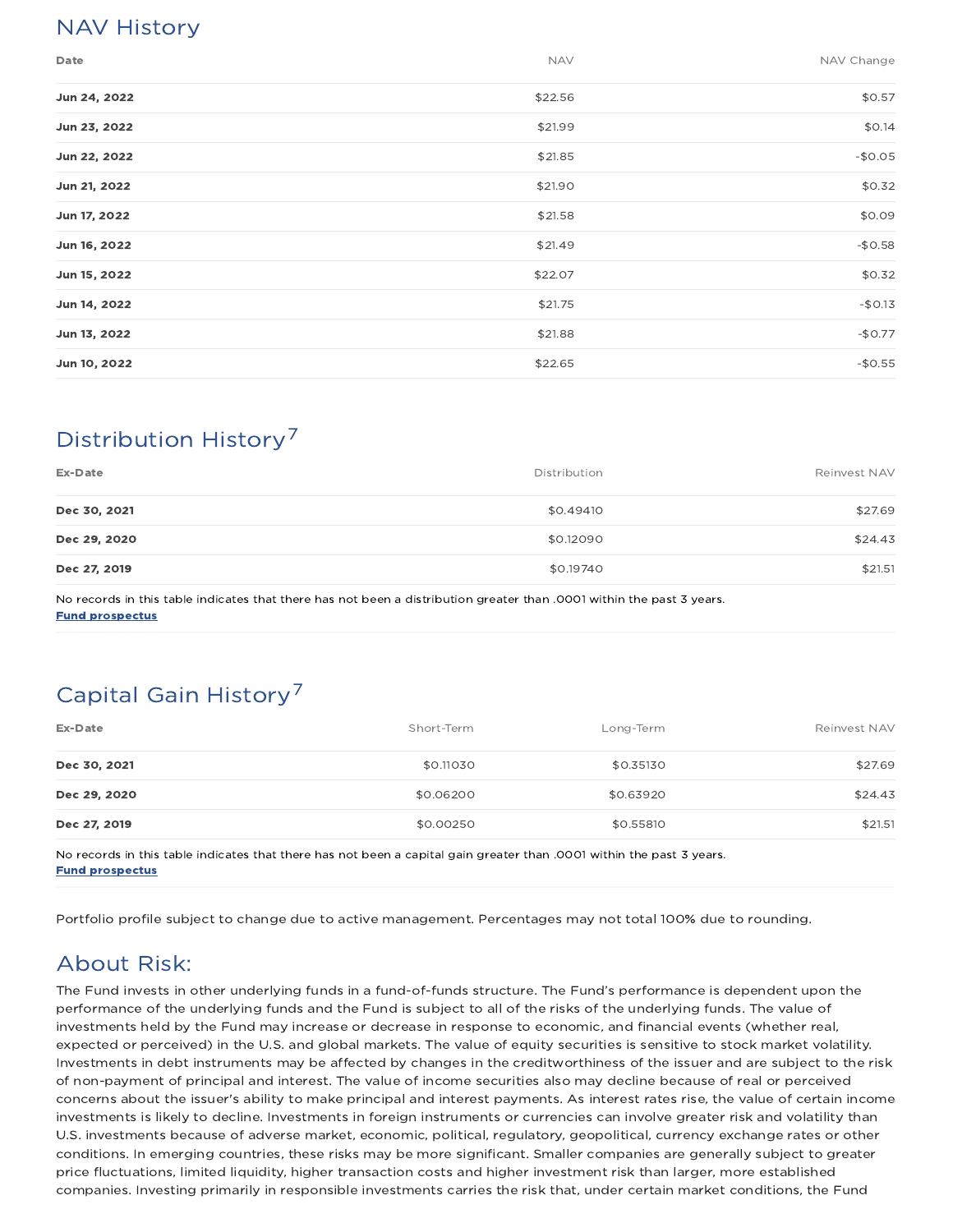may underperform funds that do not utilize a responsible investment strategy. The Fund is exposed to liquidity risk when trading volume, lack of a market maker or trading partner, large position size, market conditions, or legal restrictions impair its ability to sell particular investments or to sell them at advantageous market prices. The impact of the coronavirus on global markets could last for an extended period and could adversely affect the Fund's performance. No fund is a complete investment program and you may lose money investing in a fund. The Fund may engage in other investment practices that may involve additional risks and you should review the **Fund prospectus** for a complete description.

1. Russell 3000® Index is an unmanaged index of the 3,000 largest U.S. stocks. Unless otherwise stated, index returns do not reflect the effect of any applicable sales charges, commissions, expenses, taxes or leverage, as applicable. It is not possible to invest directly in an index. Historical performance of the index illustrates market trends and does not represent the past or future performance of the fund.

2. Growth Allocation Blended Benchmark is an internally constructed benchmark which, as of 04/01/2018, is comprised of a blend of 60% Russell® 3000 Index, 30% MSCI All-Country World Ex US Investable Market Index, and 10% Bloomberg U.S. Aggregate Index. Rebalanced Monthly. See the Fund's prospectus for additional information, including past benchmark composition. 3. Source: Fund prospectus.

4. Net Expense Ratio reflects a contractual expense reimbursement that continues through 1/31/23. Without the reimbursement, if applicable, performance would have been lower.

7. A portion of the Fund's returns may be comprised of return of capital or short term capital gains. The Fund will determine the tax characteristics of all Fund distributions after the end of the calendar year and will provide shareholders such information at that time. Please consult your tax advisor for further information.

## Portfolio



# Fund Holdings (%)<sup>6,8</sup>

as of Apr 30, 2022

Holding % of Net Assets

| Calvert US Large Cap Value Responsible Index Fund | 16.49% |
|---------------------------------------------------|--------|
| Calvert US Large Cap Core Responsible Index Fund  | 14.58% |
| <b>Calvert International Equity Fund</b>          | 9.32%  |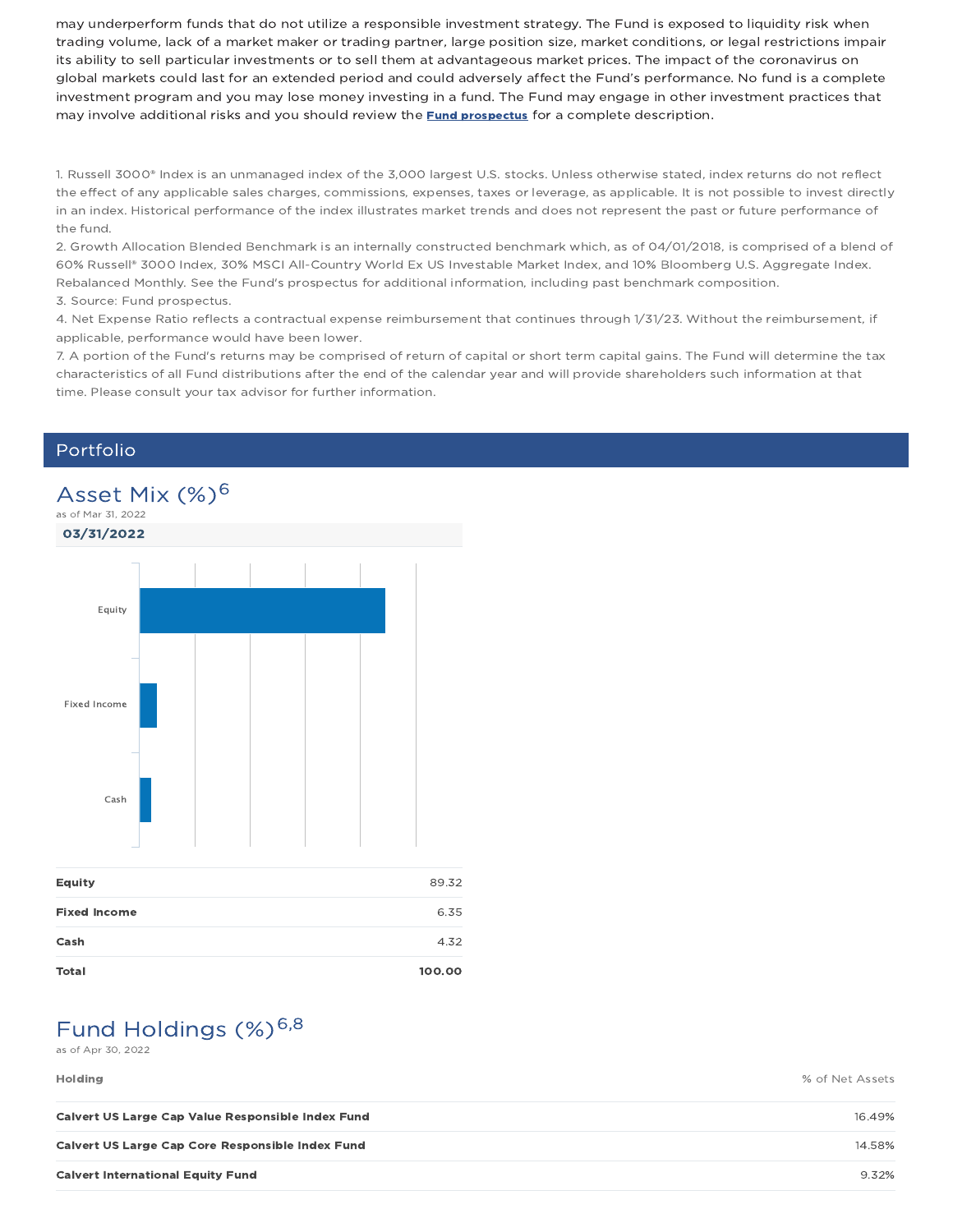| <b>Calvert International Responsible Index Fund</b>       | 7.35% |
|-----------------------------------------------------------|-------|
| <b>Calvert International Opportunities Fund</b>           | 7.11% |
| <b>Calvert Emerging Markets Advancement Fund</b>          | 6.65% |
| <b>Calvert US Large Cap Growth Responsible Index Fund</b> | 5.80% |
| <b>Calvert Equity Fund</b>                                | 5.52% |
| <b>MSILF GOVERNMENT PORTFOLIO</b>                         | 5.50% |
| <b>Calvert Emerging Markets Equity Fund</b>               | 4.85% |
| <b>View All</b>                                           |       |

Portfolio profile subject to change due to active management. Percentages may not total 100% due to rounding.

## About Risk:

The Fund invests in other underlying funds in a fund-of-funds structure. The Fund's performance is dependent upon the performance of the underlying funds and the Fund is subject to all of the risks of the underlying funds. The value of investments held by the Fund may increase or decrease in response to economic, and financial events (whether real, expected or perceived) in the U.S. and global markets. The value of equity securities is sensitive to stock market volatility. Investments in debt instruments may be affected by changes in the creditworthiness of the issuer and are subject to the risk of non-payment of principal and interest. The value of income securities also may decline because of real or perceived concerns about the issuer's ability to make principal and interest payments. As interest rates rise, the value of certain income investments is likely to decline. Investments in foreign instruments or currencies can involve greater risk and volatility than U.S. investments because of adverse market, economic, political, regulatory, geopolitical, currency exchange rates or other conditions. In emerging countries, these risks may be more significant. Smaller companies are generally subject to greater price fluctuations, limited liquidity, higher transaction costs and higher investment risk than larger, more established companies. Investing primarily in responsible investments carries the risk that, under certain market conditions, the Fund may underperform funds that do not utilize a responsible investment strategy. The Fund is exposed to liquidity risk when trading volume, lack of a market maker or trading partner, large position size, market conditions, or legal restrictions impair its ability to sell particular investments or to sell them at advantageous market prices. The impact of the coronavirus on global markets could last for an extended period and could adversely affect the Fund's performance. No fund is a complete investment program and you may lose money investing in a fund. The Fund may engage in other investment practices that may involve additional risks and you should review the **Fund prospectus** for a complete description.

#### 6. Percent of total net assets.

8. The following list reflects unaudited securities holdings (excluding derivatives positions). Holdings information may differ if presented as of trade date. Due to rounding, holdings of less than 0.005% may show as 0.00%. Portfolio information subject to change due to active management.

Management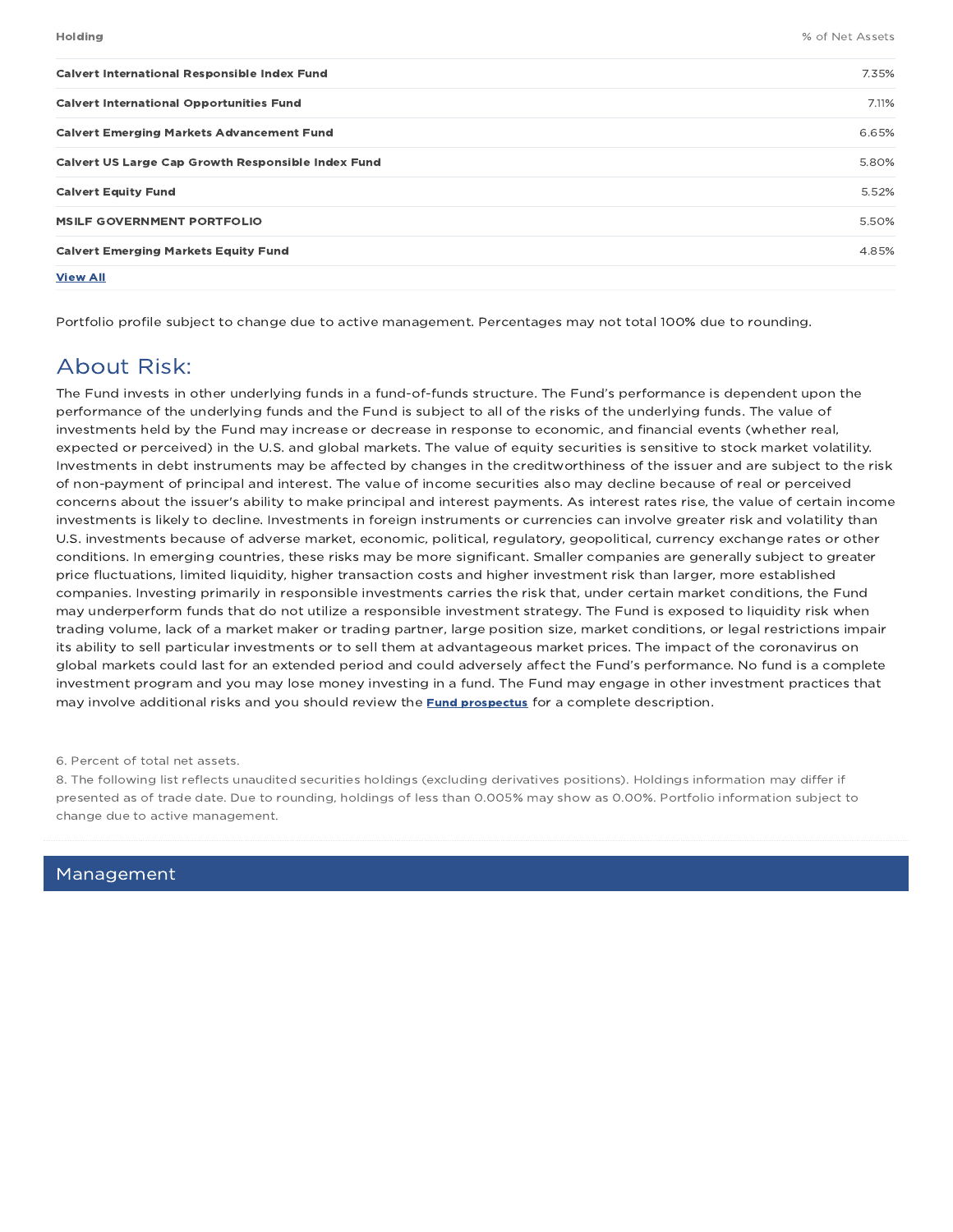

Justin H. Bourgette, CFA Managing Director, Portfolio Manager

#### Biography

Justin Bourgette is a Portfolio Manager for the High Yield team. He is responsible for idea generation, portfolio construction and risk management across a suite of multisector and asset allocation strategies. Justin joined Eaton Vance in 2006. Morgan Stanley acquired Eaton Vance in March 2021.

Justin began his career in the investment management industry in 2006. Before joining Eaton Vance, he was affiliated with Investors Financial Services and National Grid.

Justin earned a B.S. from Worcester Polytechnic Institute and an M.S., with high honors, from Boston University. He is a CFA charterholder.

#### Education

- B.S. Worcester Polytechnic Institute
- M.S. Investment Management, Boston University

#### Experience

• Managed Fund since 2016



Schuyler Hooper, CFA Executive Director, Portfolio Manager

#### Biography

Schuyler Hooper is a portfolio manager on the Multi-Sector team. He is responsible for investment research, portfolio optimization, risk modeling and operations. He began his career in the investment management industry with Eaton Vance in 2011. Morgan Stanley acquired Eaton Vance in March 2021.

Schuyler earned a B.A., cum laude, from Union College. He is a CFA charterholder.

#### Education

B.A. Union College

#### Experience

• Managed Fund since 2021

## **Literature**

## **Literature**

### Fact Sheet

Download - Last updated: Mar 31, 2022

## **Commentary**

Download - Last updated: Mar 31, 2022

Annual Report Download - Last updated: Sep 30, 2021

Calvert Responsible Funds Overview Download - Last updated: Mar 31, 2022

Download - Last updated: Feb 1, 2022



Full Prospectus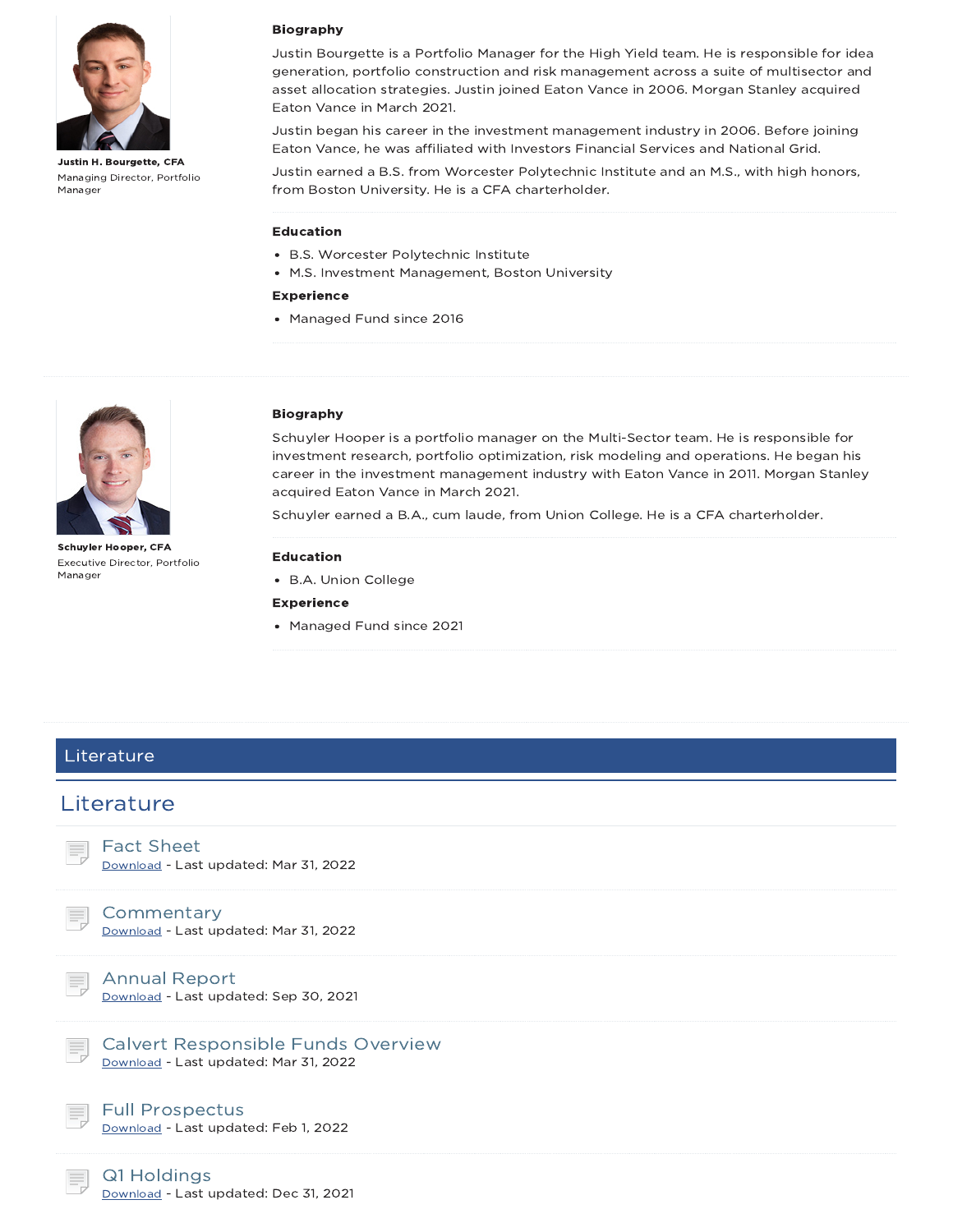| Q3 Holdings<br>Download - Last updated: Jun 30, 2021                                                                                             |
|--------------------------------------------------------------------------------------------------------------------------------------------------|
| Holdings - Form N-PORT<br>Download                                                                                                               |
| Results of Joint Special Meeting of Shareholders of Calvert Funds<br>Download - Last updated: Feb 23, 2021                                       |
| Joint Special Meeting of Shareholders of Calvert Funds on February 19, 2021 Will Be<br>A Virtual Meeting<br>Download - Last updated: Feb 8, 2021 |
| <b>SAI</b><br>Download - Last updated: Feb 1, 2022                                                                                               |
| Semi-Annual Report<br>Download - Last updated: Mar 31, 2022                                                                                      |
| <b>Summary Prospectus</b><br>Download - Last updated: Feb 1, 2022                                                                                |

| <b>Eaton Vance</b>                                                        |                        |                                                                                         | А<br>in                           |
|---------------------------------------------------------------------------|------------------------|-----------------------------------------------------------------------------------------|-----------------------------------|
| <b>Extents</b>                                                            |                        |                                                                                         |                                   |
| <b>HEADQUARTERS</b><br><b>Two International Place</b><br>Boston, MA 02110 |                        |                                                                                         |                                   |
| <b>Investments</b>                                                        | <b>Insights</b>        | <b>Taxes &amp; Tools</b>                                                                | <b>Resources</b>                  |
| <b>Eaton Vance Funds</b>                                                  | <b>Advisory Blog</b>   | <b>Investment Tax Center</b>                                                            | Forms & E-Delivery                |
| Parametric Funds                                                          | Monthly Market Monitor | <b>Tax Information</b>                                                                  | Mutual Funds & Abandoned Property |
| Calvert Funds                                                             | Market Update Events   | <b>Investment Tax Calculator</b>                                                        | <b>DST Vision</b>                 |
| Separately Managed Accounts<br>Closed-End Funds and Term Trusts           | The Advisor Institute  | Laddered Investing Interest Rate<br>Scenario Tool<br><b>Concentrated Stock Position</b> | AdvisorCentral                    |
|                                                                           |                        | Calculator<br>Tax-Equivalent Yield Calculator                                           |                                   |